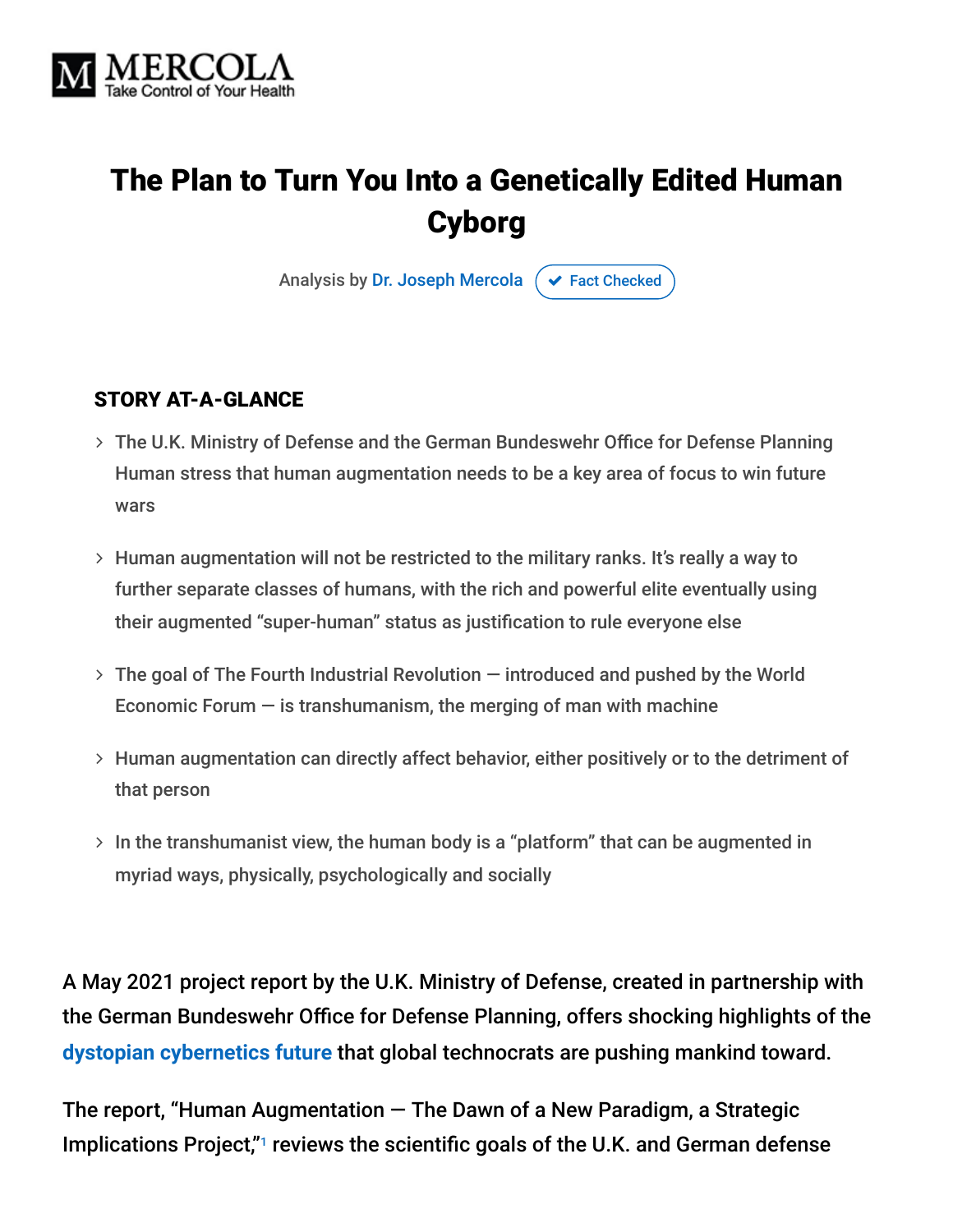ministries, and they are precisely what the title suggests. Human augmentation is stressed as being a key area to focus on in order to win future wars.

But human augmentation will not be restricted to the military ranks. It's really a way to further separate classes of humans, with the rich and powerful elite being augmented "super-humans." It's worth noting that anything released to the public is a decade or more behind current capabilities, so everything in this report can be considered dated news, even though it reads like pure science fiction.

*"... the field of human augmentation has the potential to transform society, security and defense over the next 30 years,"* the report states. *"We must begin to understand the implications of these changes and shape them to our advantage now, before they are thrust upon us.*

*Technology in warfare has traditionally centered on increasingly sophisticated platforms that people move and fight from, or artefacts that they wear or wield to fight with. Advances in the life sciences and converging developments in related fields are, however, beginning to blur the line between technology and the human ...*

*Many technologies that have the potential to deliver strategic advantage out to 2050 already exist and further advances will undoubtedly occur ... Our potential adversaries will not be governed by the same ethical and legal considerations that we are, and they are already developing human augmentation capabilities.*

*Our key challenge will be establishing advantage in this field without compromising the values and freedoms that underpin our way of life ...*

*When we think of human augmentation it is easy to imagine science fiction inspired suits or wonder drugs that produce super soldiers, but we are on the cusp of realizing the benefits in a range of roles now. Human augmentation will help to understand, optimize and enhance performance leading to incremental, as well as radical, improvements."*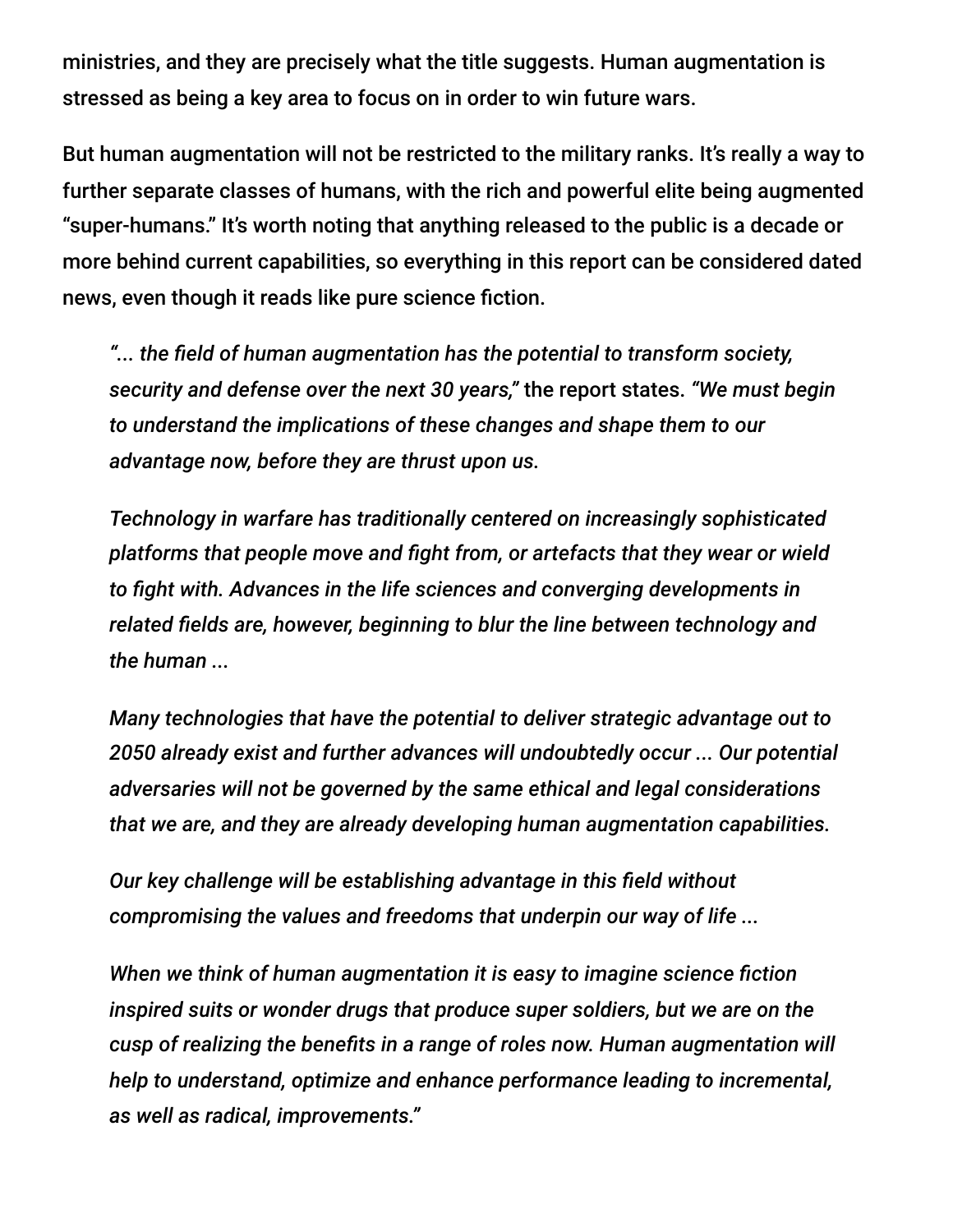### Changing What It Means To Be Human

As noted in the report, "Human augmentation has the potential to ... change the meaning of what it means to be a human." This is precisely what Klaus Schwab, founder and executive chairman of the World Economic Forum (WEF), has stated is the goal of The Fourth Industrial Revolution. 2

WEF has been at the center of global affairs for more than 40 years, and if you take the time to dive into WEF's Fourth Industrial Revolution material, you realize that it's all about transhumanism. It's about the merger of man and machine. This is a dystopian future WEF and its global allies are actively trying to implement, whether humanity at large agrees with it or not.

Schwab dreams of a world in which humans are connected to the cloud, able to access the internet through their own brains. This, of course, also means that your brain would be accessible to people who might like to tinker with your thoughts, emotions, beliefs and behavior, be they the technocratic elite themselves or random hackers. As noted by history professor Yuval Noah Harari in late 2019, "humans are now hackable animals." 3 As noted in the featured report:<sup>4</sup>

*"Human augmentation will become increasingly relevant, partly because it can directly enhance human capability and behavior and partly because it is the binding agent between people and machines.*

*Future wars will be won, not by those with the most advanced technology, but by those who can most effectively integrate the unique capabilities of both people and machines. The importance of human-machine teaming is widely acknowledged but it has been viewed from a techno-centric perspective.*

*Human augmentation is the missing part of this puzzle. Thinking of the person as a platform and understanding our people at an individual level is fundamental to successful human augmentation."*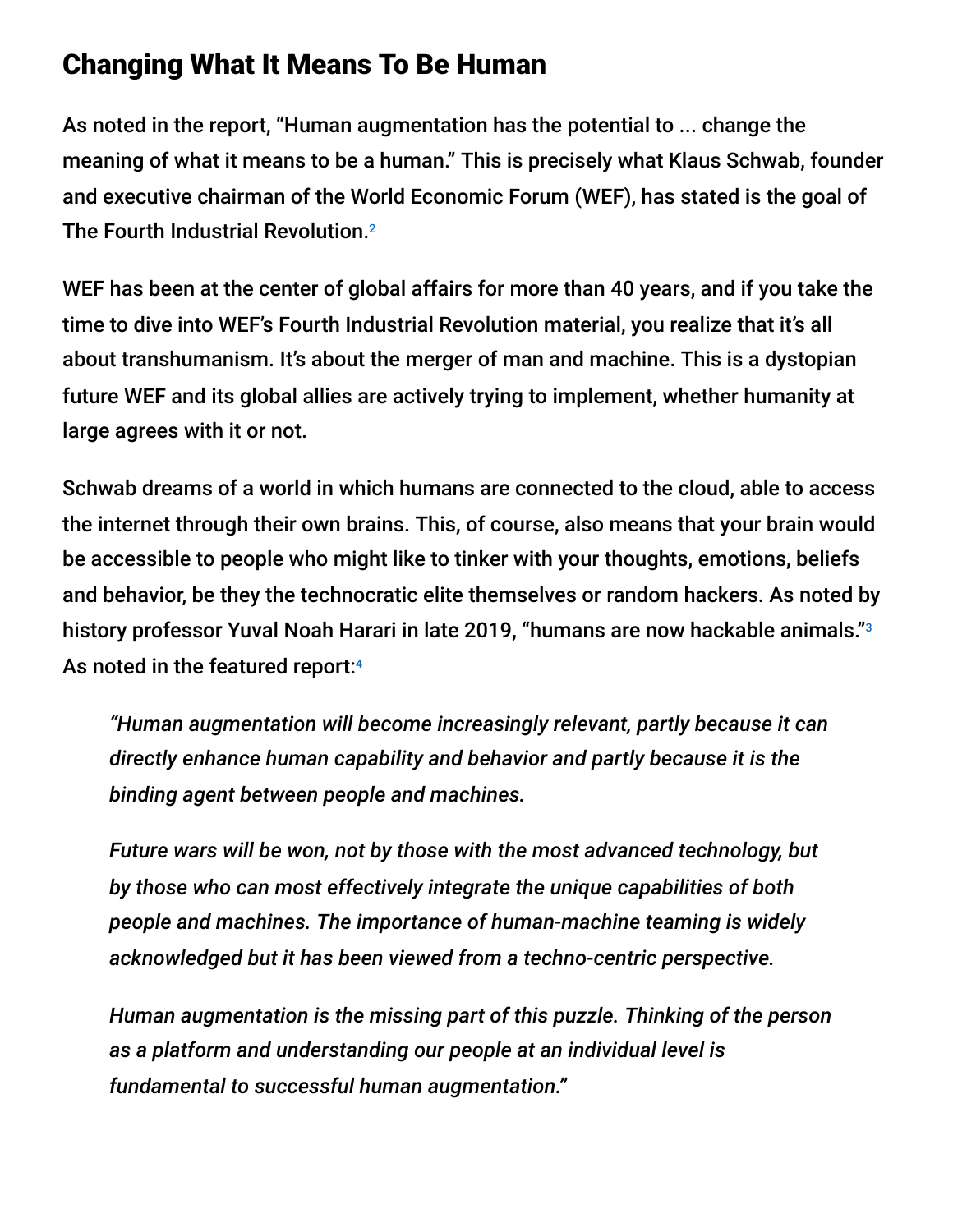Key words I'd like to draw your attention to is the affirmation that human augmentation can "directly enhance behavior." Now, if you can enhance behavior, that means you can change someone's behavior. And if you can change a person's behavior in a positive way, you can also control it to the person's own detriment.

Theoretically, absolutely anyone, any random civilian with a brain-to-cloud connection and the needed biological augmentation (such as strength or speed) could be given wireless instructions to carry out an assassination, for example, and pull it off flawlessly, even without prior training.

Alternatively, their physical body could temporarily be taken over by a remote operator with the prerequisite skills. Proof of concept already exists, and is reviewed by Dr. Charles Morgan, professor in the department of national security at the University of New Haven, in the lecture below. Using the internet and brain implants, thoughts can be transferred from one person to another. The sender can also directly influence the physical movements of the receiver.

# The Human Platform

On page 12 of the report, the concept of the human body as a platform is described, and how various parts of the human platform can be augmented. For example:

- Physical performance such as strength, dexterity, speed and endurance can be enhanced, as well as physical senses. One example given is gene editing for enhanced sight
- Psychological performance such as cognition, emotion and motivation can be influenced to activate and direct desired behavior. Examples of cognitive augmentation include improving memory, attention, alertness, creativity, understanding, decision-making, intelligence and vigilance
- Social performance  $-$  "the ability to perceive oneself as part of a group and the readiness to act as part of the team" — can be influenced. Communication skills, collaboration and trust are also included here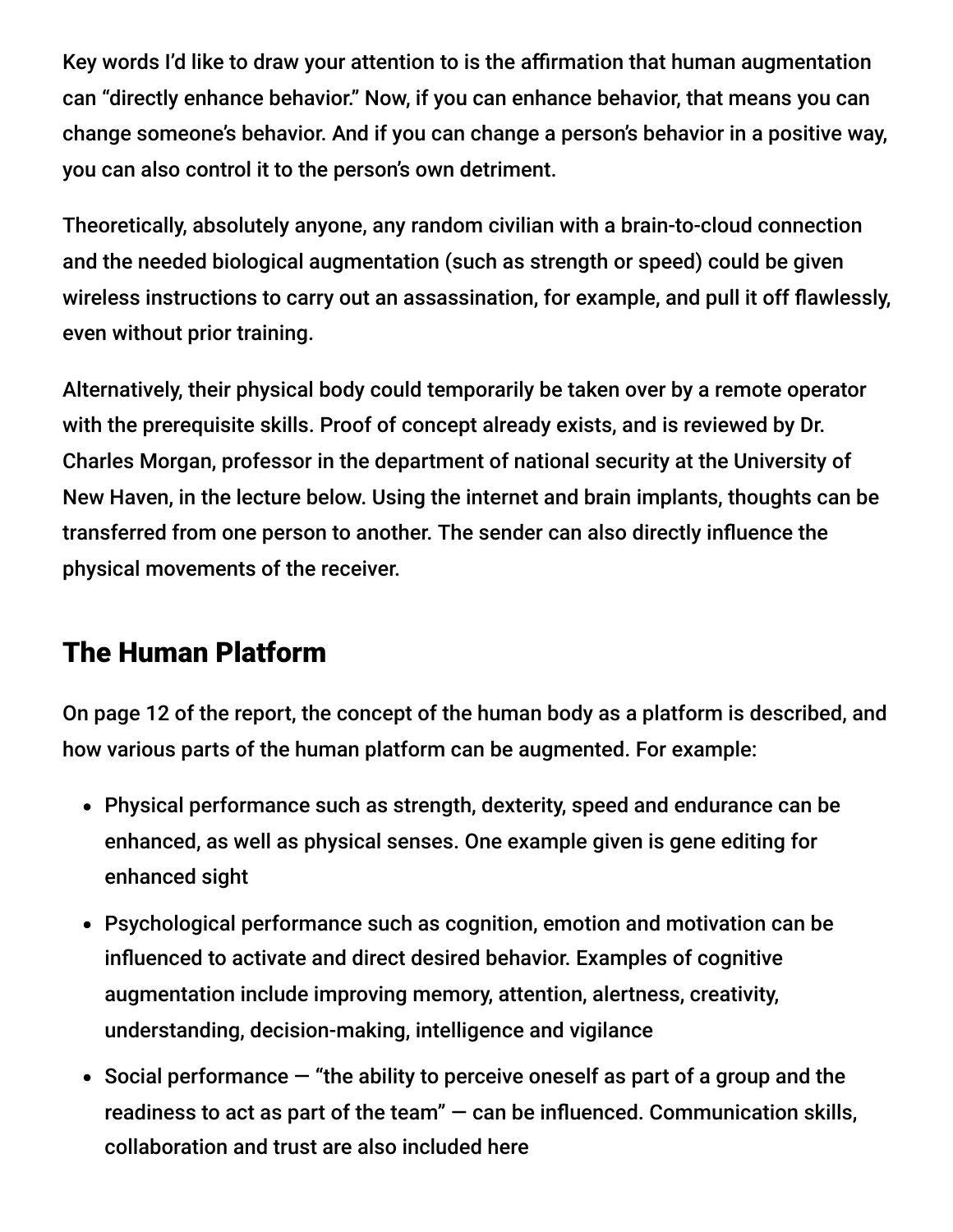They list several different ways to influence the physical, psychological and social performance of the "human platform," including genetics (germ line and somatic modification), the gut microbiome, synthetic biology, invasive (internal) and noninvasive (external) brain interfaces, passive and powered exoskeletons, herbs, drugs and nano technology, neurostimulation, augmented reality technologies such as external holograms or glasses with built-in artificial intelligence, and sensory augmentation technologies such as external sensors or implants. As noted in the report:

*"The senses can be extended by translating frequencies beyond the normal human range into frequencies that can been seen, heard or otherwise detected. This could allow the user to 'see' through walls, sense vibrations and detect airborne chemicals and changes to magnetic fields.*

*More invasive options to enhance existing senses have also been demonstrated, for example, coating retinal cells with nanoparticles to enable vision in the infrared spectrum."*

They also point out that, from a defense perspective, methods to de-augment an augmented opponent will be needed. Can you even imagine the battlefield of the future, where soldiers are barraged from both sides with conflicting inputs?

As for ethics, the paper stresses that "we cannot wait for the ethics of human augmentation to be decided for us." There may even be "moral obligations" to augment people, they say, such as when it would "promote well-being" or protect a population from a "novel threat."

Interestingly, the paper notes that "It could be argued that treatments involving novel vaccination processes and gene and cell therapies are examples of human augmentation already in the pipeline." This appears to be a direct reference to mRNA and vector DNA COVID jabs. If so, it's an open admission that they are a human augmentation strategy in progress.

### The Challenge of Unintended Consequences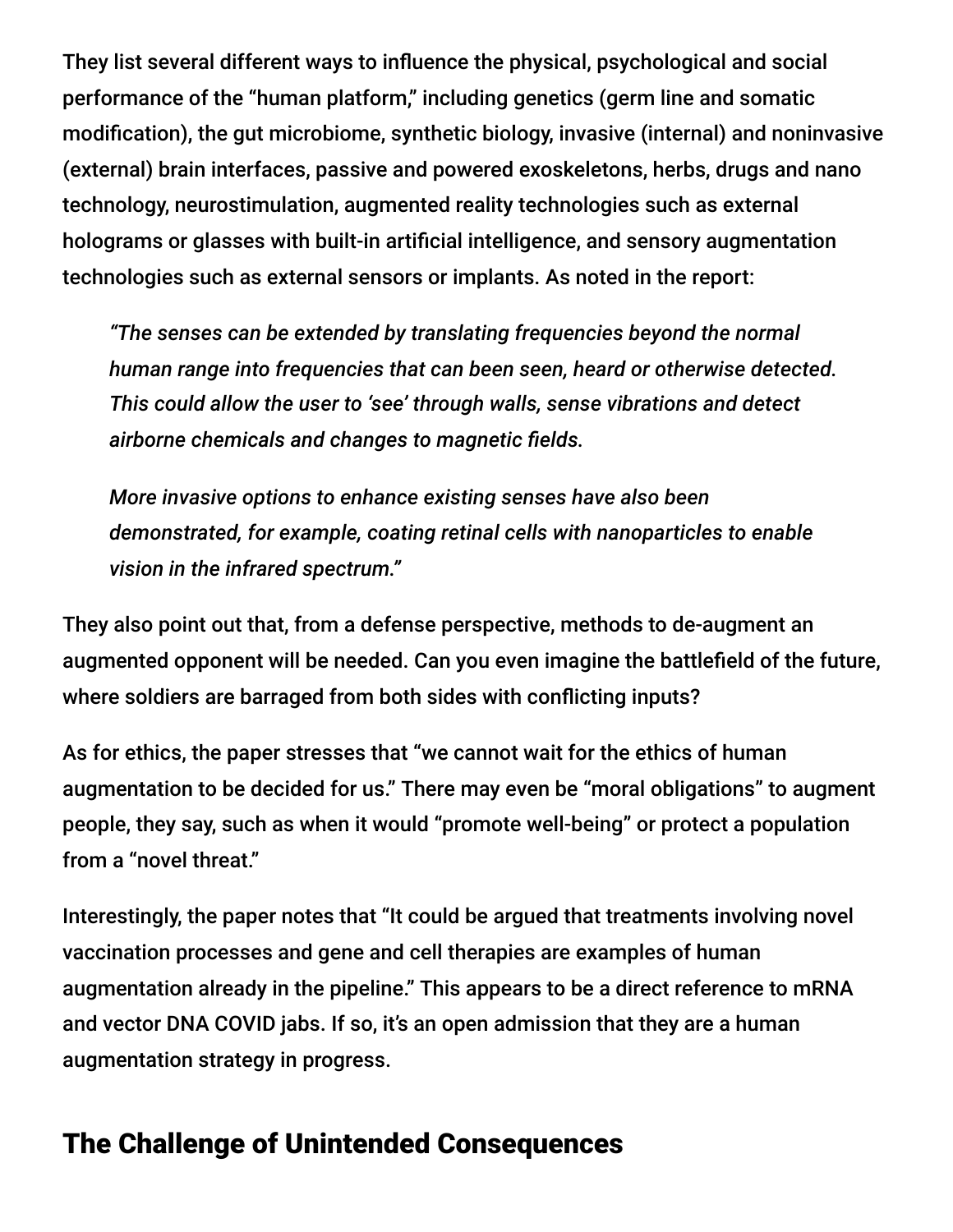Of course, there can be any number of side effects and unintended outcomes when you start augmenting an aspect of the human body or mind. As explained in the featured report:

*"The relationship between augmentation inputs and outputs is not as simple as it might appear. An augmentation might be used to enhance a person's endurance but could unintentionally harm their ability to think clearly and decisively in a timely fashion.*

*In a warfighting context, an augmentation could make a commander more intelligent, but less able to lead due to their reduced ability to socially interact or because they increasingly make unethical decisions. Even a relatively uncontentious enhancement such as an exoskeleton may improve physical performance for specific tasks, but inadvertently result in a loss of balance or reduced coordination when not being worn.*

*The notion of enhancement is clouded further by the intricacies of the human nervous system where a modifier in one area could have an unintended effect elsewhere. Variation between people makes designing enhancements even more challenging."*

Still, none of that is cause to reconsider or slow down the march toward transhumanism, according to the authors. We just need to understand the human body better, and for that, we need to collect and analyze more data on human performance, behavior, genetics and epigenetics. As noted by the authors:

*"Devices that track movement, heart rate, oxygenation levels and location are already commonplace and will become increasingly accurate and sophisticated, making it possible to gather an increasingly wide array of performance data in real time. We can also analyze data in ways that were impossible even five years ago.*

*Artificial intelligence can analyze massive sets of information almost instantaneously and turn it into products that can inform decision-making. This*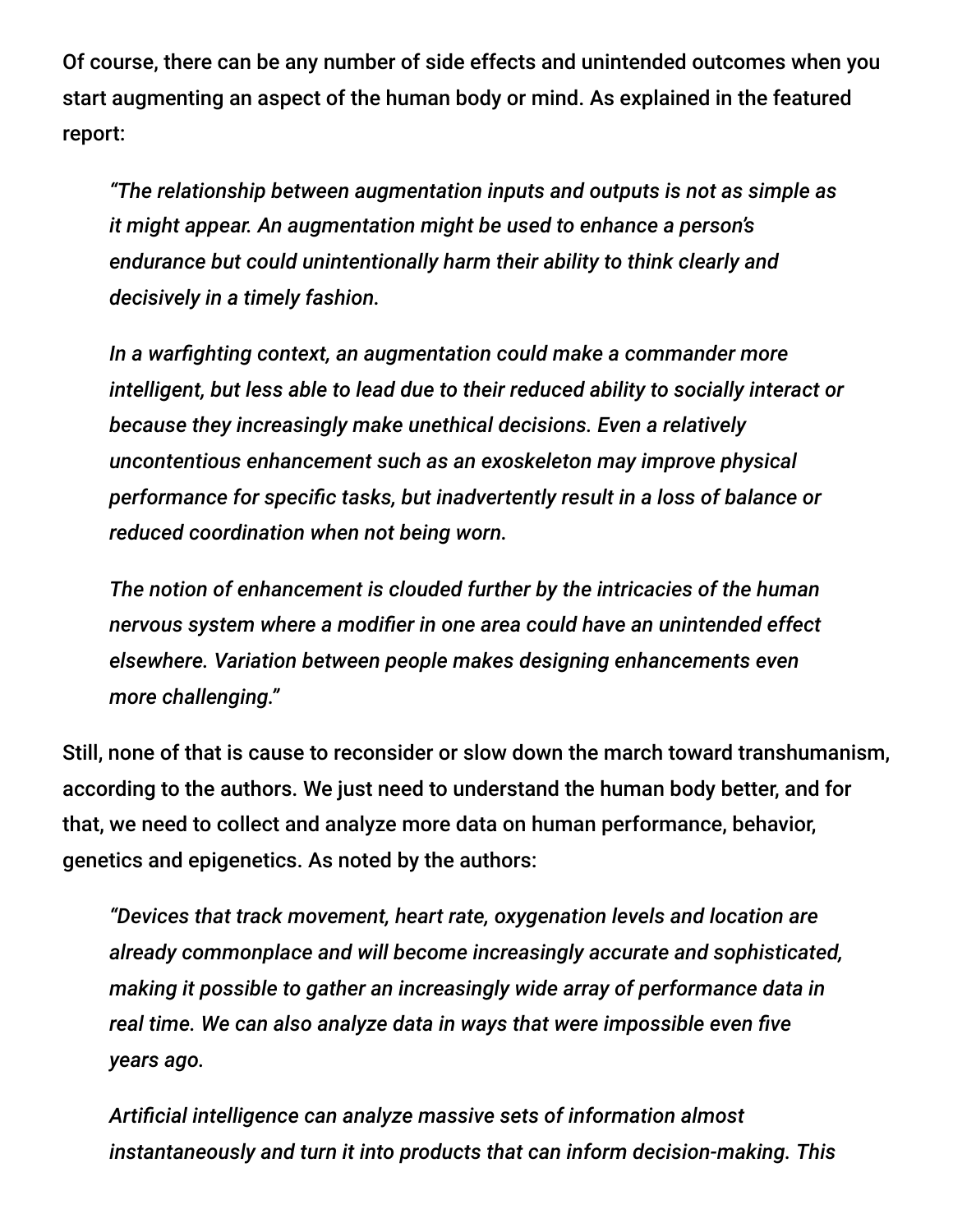*marriage of data collection and analytics is the foundation of future human augmentation."*

#### Lab-Grown Designer Babies

As mentioned, by the time a technological advancement is admitted publicly, the research is already a decade or more down the road. Consider, then, the February 1, 2022, article in Futurism,<sup>5</sup> which announced that Chinese scientists have developed an artificial intelligence nanny robot to care for fetuses grown inside an artificial womb. According to Futurism:6

*"The system could theoretically allow parents to grow a baby in a lab, thereby eliminating the need for a human to carry a child. The researchers go so far as to say that this system would be safer than traditional childbearing."*

As of now, the AI robot is only in charge of lab-raised animal embryos, as "experimentation on human embryos is still forbidden under international law." However, that could change at any time. In May 2021, the International Society for Stem Cell Research went ahead and relaxed the rules<sup>7</sup> on human embryonic experimentation.<sup>8</sup>

Up until then, the rule had been that no human embryo could be grown in a lab environment beyond 14 days. Human embryos may now be grown beyond 14 days if certain conditions are met. In some countries, laws would still need to be changed to go beyond 14 days, but regardless, there's no doubt that as transhumanism gets underway in earnest, ethical considerations about growing babies in laboratories will be tossed out.

Combine the announcement of an AI robot nanny to care for lab-grown embryos with the 2018 announcement that Chinese scientists were creating CRISPR gene-edited babies. As reported by Technology Review, November 25, 2018,<sup>9</sup> "A daring effort is underway to create the first children whose DNA has been tailored using gene editing."

The embryos were genetically edited to disable a gene called CCR5, to make the babies "resistant to HIV, smallpox and cholera." The embryos were then implanted into a human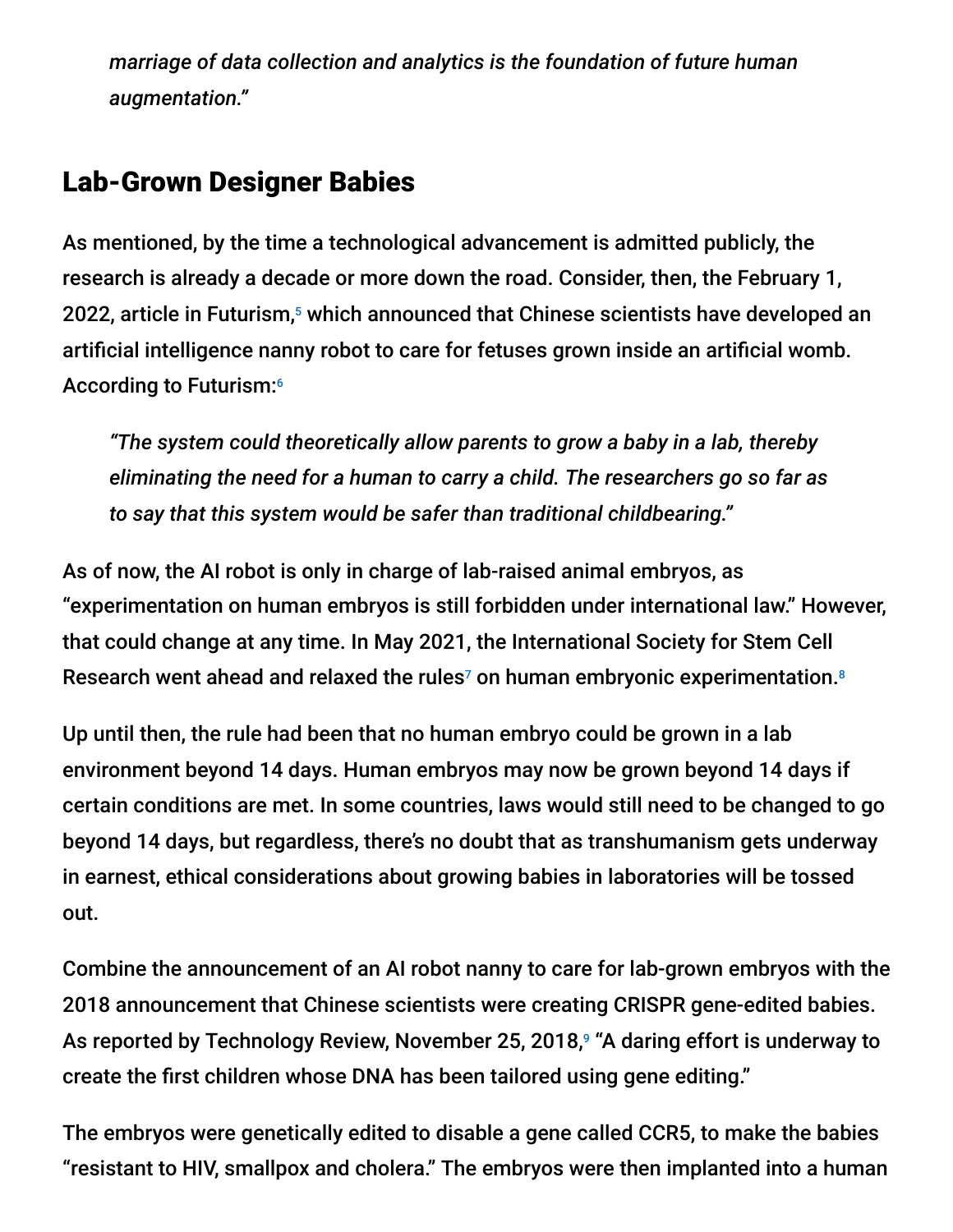mother using in vitro fertilization. At the time, the lead scientist refused to answer whether the undertaking had resulted in a live birth, but shortly thereafter it was confirmed that one trial participant had indeed given birth to gene-edited twins in November 2018. 10

In June 2019, Nature magazine published an article<sup>11</sup> questioning whether the CRISPR babies might inadvertently have been given a shorter life span, as research had recently discovered that people with two disabled copies of the CCR5 gene were 21% more likely to die before the age of 76 than those with one functioning copy of that gene. The babies might also be more susceptible to influenza and autoimmune conditions, thanks to this genetic tinkering.

# Should We Breed Chimeras to Satisfy Need for Organs?

Ethical considerations about animal-human hybrids (chimeras) will probably also fall by the wayside once transhumanism becomes normalized. Already, human-monkey hybrid embryos have been grown by a team of Chinese and American scientists. 12

The hybrid embryos are part of an effort to find new ways to produce organs for transplant patients. The idea is to raise monkeys with human-compatible organs that can then be harvested as needed. Here, the embryos were grown in test tubes for as long as 20 days — and this was done before the ISSCR officially agreed to relaxing the 14-day rule.

The question is, if this kind of research ends up being successful, and the creation of animals with human organs is actually feasible, at what point does the chimera become a human?

How do we know that what looks like a monkey doesn't have a human brain, with the intelligence that goes with it? Taking it a step further, even, what's to prevent scientists from growing human organ donors? Human clones, even? It's a slippery slope, for sure.

### Privacy in the Age of Transhumanism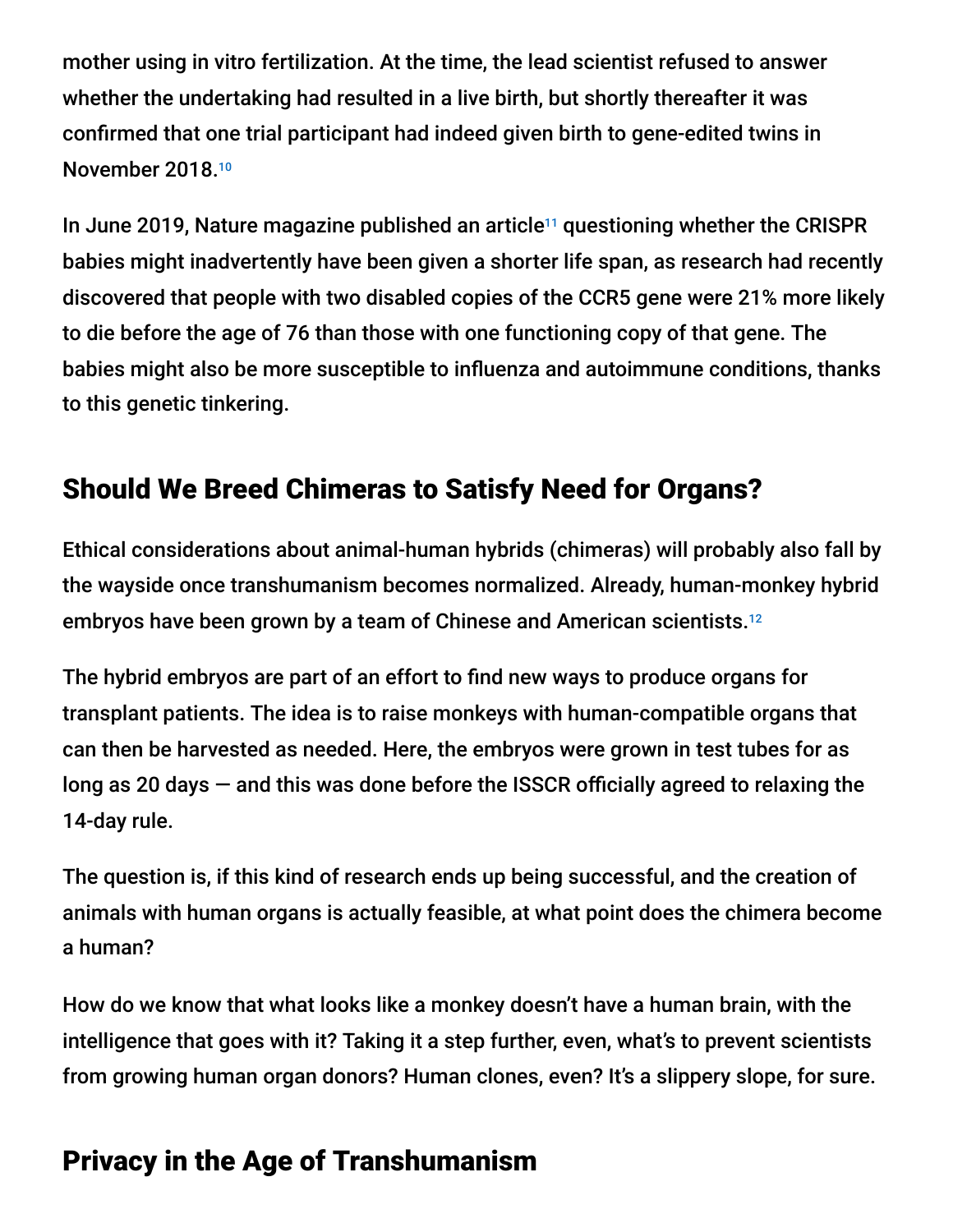Perhaps one of the greatest concerns I (and many others) have is that not only are we moving toward a merger of man and machine, but at the same time we're also increasingly outsourcing human morality to machines. I cannot imagine the end result being anything but devastating. How did that happen? Timandra Harkness, a BBC Radio presenter and author of "Big Data: Does Size Matter?" writes: 13

*"As the recent pandemic years have shown, the desire to be free from scrutiny unless there's a good reason to be scrutinized is widely seen as, at best, eccentric and, at worst, automatic grounds for suspicion.*

*We simply can't articulate why a private life is valuable. We have no sense of ourselves as autonomous beings, persons who need a space in which to reflect, to share thoughts with a few others, before venturing into public space with words and actions that we feel ready to defend ...*

*Part of the appeal of technologies like AI is the fantasy that a machine can take the role of wise parent, immune to the emotion and unpredictability of mere humans. But this tells us less about the real capabilities of AI, and more about our disillusionment with ourselves.*

*The urge to fix COVID, or other social problems, with technology springs from this lack of trust in other people. So does the cavalier disregard for privacy as an expression of moral autonomy.*

*Technology ethics can't save us, any more than technology can. Even during a pandemic, how we regard one another is the fundamental question at the root of ethics. So we do need to treat technology as just a tool, after all. Otherwise we risk being made its instruments in a world without morals."*

#### **Sources and References**

- <sup>3</sup> [CNN November 26, 2019](https://www.cnn.com/videos/world/2019/11/26/yuval-noah-harari-interview-anderson-vpx.cnn)
- <sup>5, 6</sup> [Futurism February 1, 2022](https://futurism.com/neoscope/chinese-artificial-womb-robot-nanny)

<sup>&</sup>lt;sup>1, 4</sup> Human Augmentation  $-$  The Dawn of a New Paradigm, a Strategic Implications Project May 2021

<sup>&</sup>lt;sup>2</sup> [WEF The Fourth Industrial Revolution](https://www.weforum.org/about/the-fourth-industrial-revolution-by-klaus-schwab)